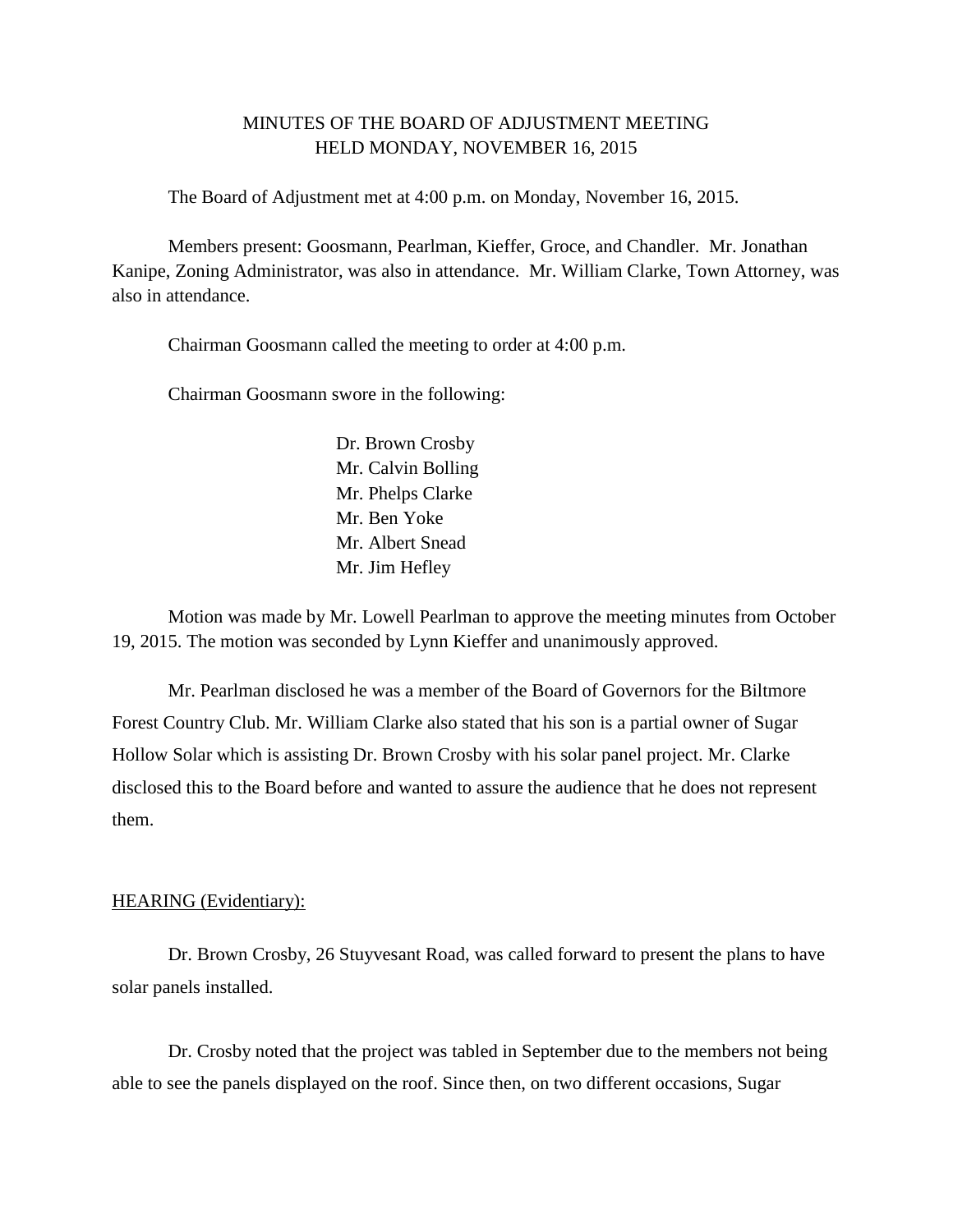Hollow Solar has put several panels on the roof for display to show what the panels would look like. Mr. Calvin Bolling, General Manager of the Biltmore Forest Country Club, indicated that a letter was sent to the Board of Adjustment saying the Club does oppose all things that would cause a glare or do not look proper from the perspective of the golf course. Mr. Bolling then indicated that he, BFCC President Dr. Gerald Travis, and several other Board members visited the site when the panels were displayed and did not see any major concerns with the placement of the solar panels on the roof. Chairman Goosmann thanked Mr. Bolling for attending.

Dr. Crosby said he wants to do this project because it will be a good investment for the future. Mr. Jonathan Kanipe said the materials for the panels are the same presented in last month's meeting. Dr. Crosby also showed before and after pictures with the solar panels. Mr. Phelps Clarke, representing Sugar Hollow Solar, spoke and said these are a premium panel which is a higher quality panel and has great durability. They should lose less than .7% productivity in a year.

Chairman Goosmann asked for the make and model of the panels. Mr. Ben Yoke said they are Solar World 285 watt modules. The size is 3.3' by 5.5'. There will be 28 total panels which would be four rows of seven panels. The total size of the panels is 38' 8" inches wide and 13' 3" up and down. The photo shopped image shows where they would be placed to scale. It is a nice symmetrical design.

Mr. Yoke noted the materials of the panels are glass, silicone, aluminum, and the antireflective coating on the glass. This coating is absorbing the light. Mr. Yoke noted that Sugar Hollow Solar has installed many other panels but not this particular kind. Chairman Goosmann asked Dr. Crosby if he would be willing to replace the large tree in front of the house that provides screening if the tree were to fall or be removed. Dr. Crosby said yes, he would be willing to replace it.

Mr. Jim Hefley made a comment saying he cared about the conservation of Biltmore Forest. He believes this is something that we should encourage other Biltmore Forest residents to do and as a golfer he did not object to the solar panels.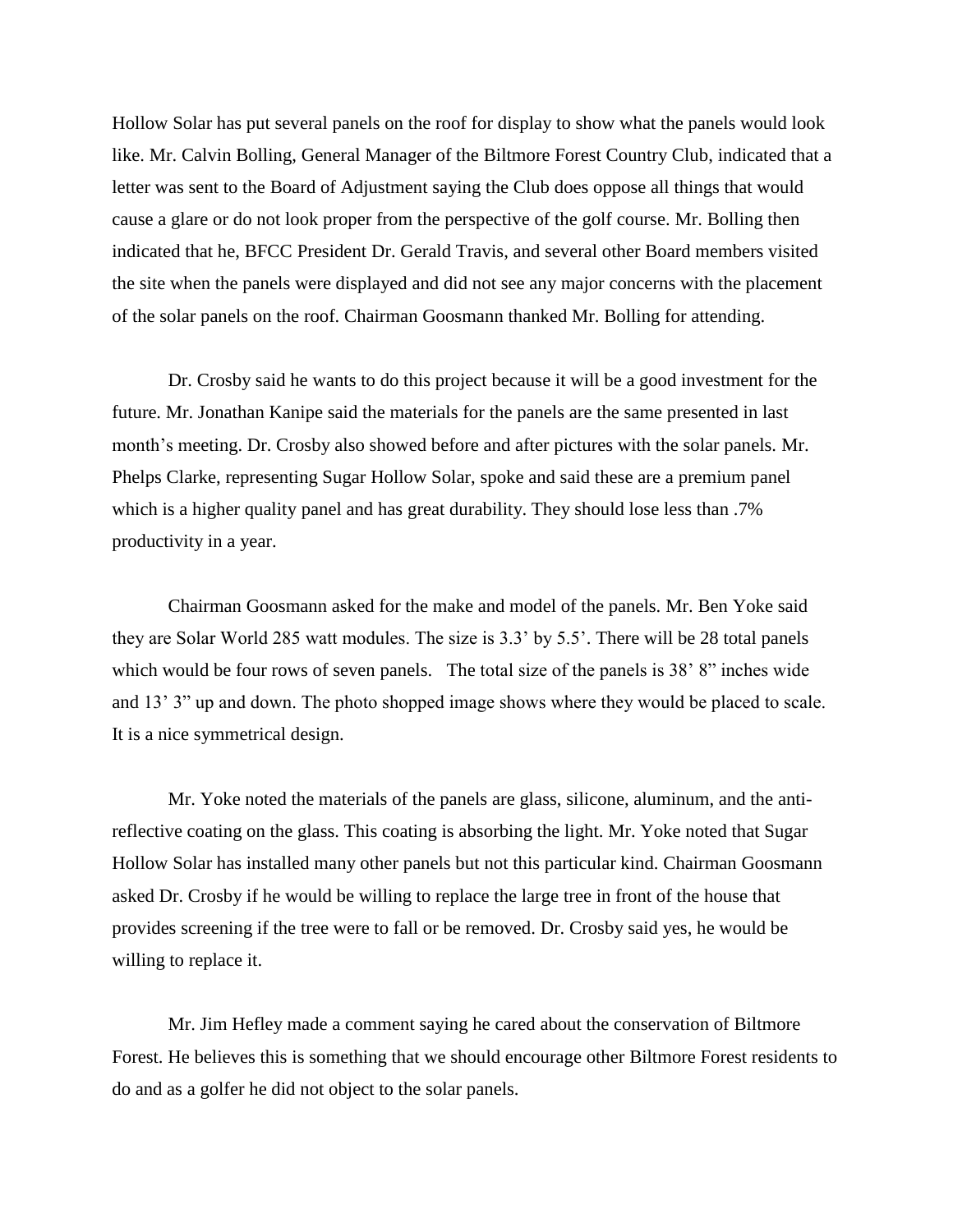Chairman Goosmann asked how these panels would hold up being struck by a golf ball. Dr. Crosby said they are virtually indestructible. Chairman Goosmann thanked Dr. Crosby.

Mr. Clarke also noted that solar panels cannot be prohibited. You can regulate the screening and buffering but they cannot be prohibited in the Town.

## DELIBERATION & DETERMINATION

Mr. Robert Chandler summarized the facts and requests for a Conditional Use Permit. Dr. Brown Crosby of 26 Stuyvesant Road is seeking a Conditional Use Permit to install roof top solar panels 38'8" wide and 13' 3" up the roof. A total of 28 panels will be placed on the south facing roof which will be in four (4) rows of seven (7) panels. There are pictures which are available for everyone to see and a demonstration was also available for everyone to see in person. The panels are Sunmodule Plus SW280 mono black, which are premium panels. That is the summary for what is being requested. Dr. Crosby has agreed that there is a tree there now that provides some screening and that in the event that tree falls or removed, he would be open to screening that in the future. Chairman Goosmann also added the panels are black glass, silicone, aluminum, with an anti-reflective coating. They are being placed on the south southwest facing side of the home.

Chairman Goosmann asked for a motion. Mrs. Rhoda Groce made a motion to approve the Conditional Use Permit as requested be granted to Dr. Brown Crosby of 26 Stuyvesant Road for the installation of a 7.8 kW solar array on the south facing roof of this residence and that the facts and findings recited by Mr. Robert Chandler and his summation be accepted as findings of fact to support the grant. The Board has inspected the site and no neighboring property owner has objected.

Further, Mrs. Groce moved that the Board find that granting this Conditional Use Permit, (a) would not materially endanger the public health or safety if located where proposed and developed according to the plans as submitted and improved, (b) met all required conditions and specifications of the Town of Biltmore Forest Zoning Ordinance, (c) would not substantially